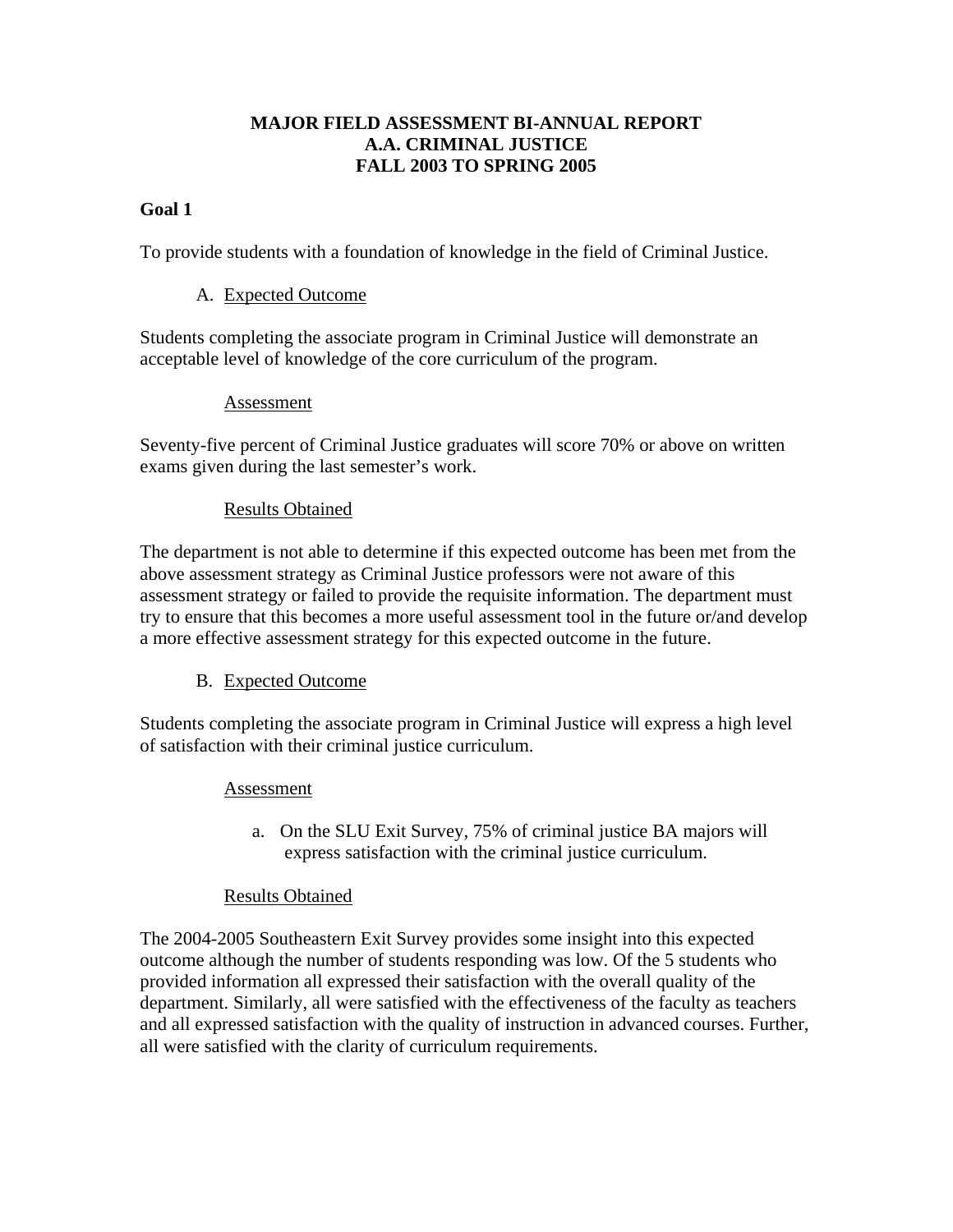#### Assessment

b. On the Undergraduate Alumni Survey, 75% of alumni will express satisfaction with the criminal justice curriculum.

### Results Obtained

The department is not able to determine if this expected outcome has been met from the above assessment strategy, as the department does not have the Undergraduate Alumni Survey at its disposal. Clearly, the department must try to ensure that this survey becomes a more useful assessment tool in the future or/and develop a more effective assessment strategy for this expected outcome in the future.

# **Goal 2**

To provide students with the basic skills needed for work in the Criminal Justice field.

# A. Expected Outcome

Students completing the associate program in Criminal Justice will be able to identify, analyze, and respond to problem situations typical of criminal justice professionals. Typical situations are those involving civil rights, law enforcement and legal issues. Students will also show competence in written and oral communications.

# Assessment

Associate program students will score at or above 70% on core curriculum in the last semester's work.

# Results Obtained

The department is not able to determine if this expected outcome has been met from the above assessment strategy, as the department does not have an adequate measurement tool at its disposal to examine the above skills. Clearly, the department must develop a more useful assessment tool in the future or/and develop a more effective assessment strategy for this expected outcome in the future.

# **Goal 3**

To provide students with a cultural or global perspective

# A. Expected Outcome

Students completing the associate program in Criminal Justice will be expose to cultural and global perspective through completion of the required SOC 101 course and a three